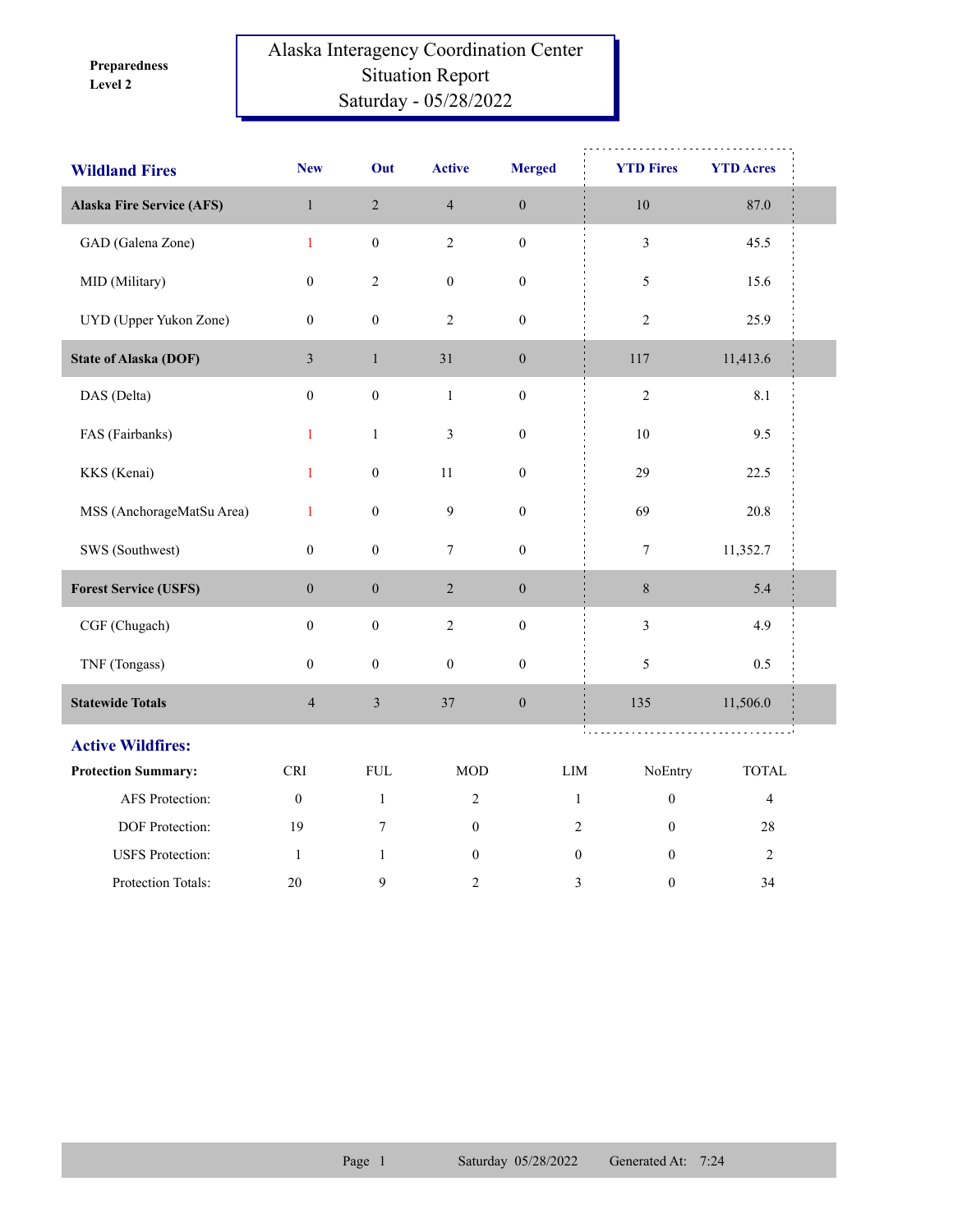## **Active Fires Status Summary**

|                         | Staffed           |                     | Unstaffed       |                   |  |
|-------------------------|-------------------|---------------------|-----------------|-------------------|--|
|                         | Contained $(S/C)$ | Uncontained $(S/U)$ | Contained (U/C) | Uncontained (U/U) |  |
| AFS Protection:         |                   |                     |                 |                   |  |
| DOF Protection:         |                   |                     | 28              |                   |  |
| <b>USFS</b> Protection: |                   |                     |                 |                   |  |
| Status Totals:          |                   |                     | 30              |                   |  |

| <b>Active Fires Acreage Summary</b> |                       |                |  |  |  |  |
|-------------------------------------|-----------------------|----------------|--|--|--|--|
|                                     | Acres                 | Acreage Change |  |  |  |  |
| 4 New                               | 0.4                   |                |  |  |  |  |
| 33 Monitor                          | 11,457.3              | 133.8          |  |  |  |  |
| 3 Out                               | 16.2                  | 0.2            |  |  |  |  |
| 5 Prescribed                        | 49,171.0              | 16,879.1       |  |  |  |  |
| 45 Fires                            | Total Acres: 60,644.9 |                |  |  |  |  |

## **Prescribed Fires**

|                                 | <b>YTD</b> Fires | YTD Acres | New | Active | Out Yesterday |
|---------------------------------|------------------|-----------|-----|--------|---------------|
| Military                        |                  | 49,115.0  |     |        |               |
| National Park Service           |                  | 0.1       |     |        |               |
| State of Alaska                 | 4                | 599.1     |     |        |               |
| U.S. Forest Service             |                  | 18.0      |     |        |               |
| <b>Fuels Management Totals:</b> |                  | 49,732.2  |     |        |               |

## **Cause Summary For All Fires (Includes Merged Fires But Not Prescribed Fires)**

|        | Human: $105$     | 1,008.7 Acres  |            |
|--------|------------------|----------------|------------|
|        | Lightning: 3     |                | 26.0 Acres |
|        | Undetermined: 27 | 10,471.3 Acres |            |
| Total: | 135              | 11,506.0 Acres |            |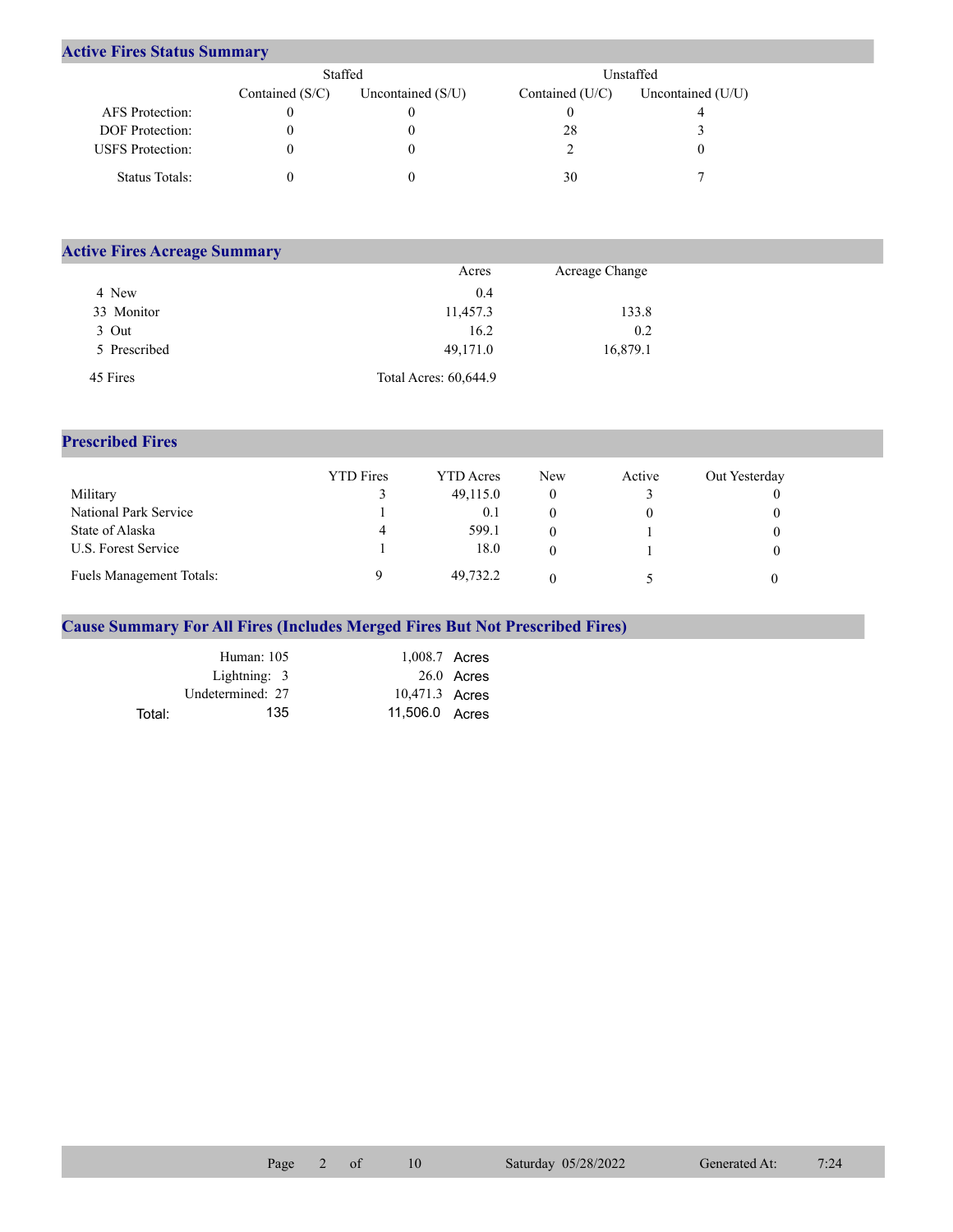|                                                   | Count: 4            | Acres: $0.4$ |                                                                                                                                                                                                                                                      |                      |                  |
|---------------------------------------------------|---------------------|--------------|------------------------------------------------------------------------------------------------------------------------------------------------------------------------------------------------------------------------------------------------------|----------------------|------------------|
| Daily Report From: 05/27                          |                     |              |                                                                                                                                                                                                                                                      | 0.1 Acreage On 05/27 |                  |
| PN1T                                              | Lat: 62 54.2133     | Status: U/U  | Acres: 0.1                                                                                                                                                                                                                                           | Option: Full         |                  |
| 231143                                            | Lon: 160 03.8650    |              | Start Date: 05/27                                                                                                                                                                                                                                    |                      | Area: GAD        |
| PDPN1T                                            | Owner: Private      | Unit:        | <b>AKPRI-Private</b>                                                                                                                                                                                                                                 |                      |                  |
| 143                                               | Name: Grayling Dump |              |                                                                                                                                                                                                                                                      |                      | Cause: Human     |
| cancelled as local personnel were able to handle. |                     |              | Galena received a call from Grayling of a possible fire in the dump. Smokejumpers were requested and then soon after                                                                                                                                 |                      |                  |
| Daily Report From: 05/27                          |                     |              |                                                                                                                                                                                                                                                      | 0.1 Acreage On 05/27 |                  |
|                                                   | Lat: 60 39.9767     | Status: U/C  | Acres: 0.1                                                                                                                                                                                                                                           |                      | Option: Critical |
| 203142                                            | Lon: 151 18.3633    |              | Start Date: 05/27                                                                                                                                                                                                                                    |                      | Area: KKS        |
|                                                   | Owner: Private      | Unit:        | <b>AKPRI-Private</b>                                                                                                                                                                                                                                 |                      |                  |
| 142                                               | Name: Spruce Haven  |              |                                                                                                                                                                                                                                                      |                      | Cause: Human     |
|                                                   |                     |              |                                                                                                                                                                                                                                                      |                      |                  |
| Daily Report From: 05/27                          |                     |              | Report of a 50x30 grass/brush fire was reported by AST. DOF personnel and 3SH responded with SFD. Fire was burning in<br>grass and brush. Fire was knocked down by resources on scene and called contained and controlled.                           |                      |                  |
|                                                   | Lat: $6135.6800$    | Status: U/C  | Acres: $0.1$                                                                                                                                                                                                                                         | 0.1 Acreage On 05/27 | Option: Critical |
| 201141                                            | Lon: 149 24,0200    |              | Start Date: 05/27                                                                                                                                                                                                                                    |                      | Area: MSS        |
|                                                   | Owner: Private      | Unit:        | <b>AKPRI-Private</b>                                                                                                                                                                                                                                 |                      |                  |
| 141                                               | Name: Chickaloon    |              |                                                                                                                                                                                                                                                      |                      | Cause: Human     |
| Fire was contained and controlled.                |                     |              | At 13:32 911 dispatch paged Forestry out for a small brush/grass fire. Two Forestry engines responded, one was redirected<br>to another smoke report while enroute. Once on scene Forestry established unified command with Central Fire Department. |                      |                  |
| Daily Report From: 05/27                          |                     |              |                                                                                                                                                                                                                                                      | 0.1 Acreage On 05/27 |                  |
|                                                   | Lat: 64 47.5300     | Status: U/U  | Acres: 0.1                                                                                                                                                                                                                                           |                      | Option: Critical |
| 211140                                            | Lon: 147 21.5433    |              | Start Date: 05/27                                                                                                                                                                                                                                    | Area: FAS            |                  |

City called stating North Star is requesting our assistance for a 10x 20 heavy fuels, unattended burn with alot of heat. Forestry responded assisted with suppression. The fire was checked later in the day and found no heat.

Name: **Marigold**

**140**

Cause: **Undetermined**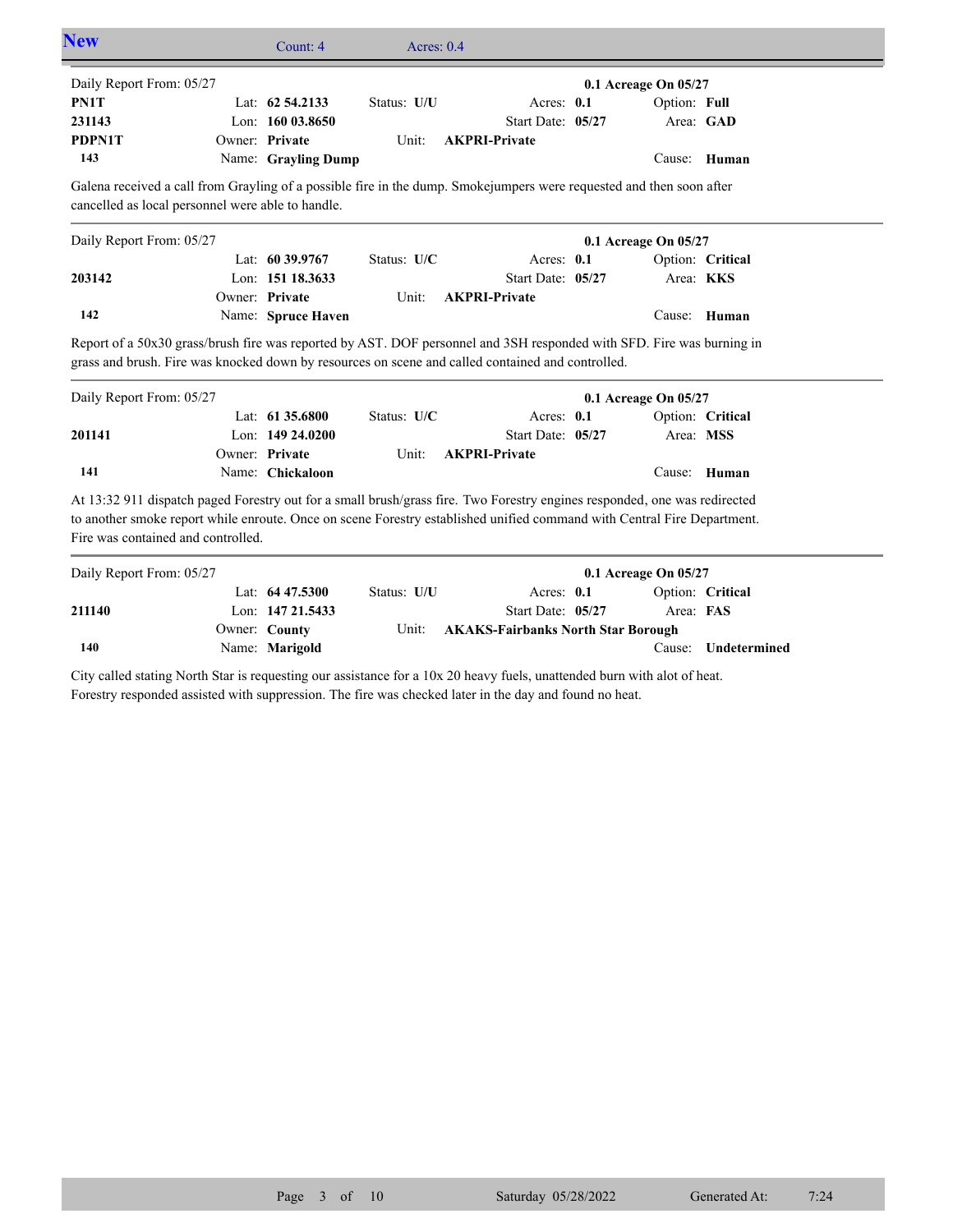| <b>Monitor</b>                                             |              | Count: 33                            |               | Acres: 11,457.3                                                                                                                                                                                                     |             | Acreage Change: 100.9         |                               |
|------------------------------------------------------------|--------------|--------------------------------------|---------------|---------------------------------------------------------------------------------------------------------------------------------------------------------------------------------------------------------------------|-------------|-------------------------------|-------------------------------|
| updated.                                                   |              |                                      |               | These fires are currently in monitor status. Monitoring schedules are based on defined timeframes, but are<br>dependent on available resources, and weather conditions. When monitoring occurs, information will be |             |                               |                               |
| Last Report: 05/26                                         |              |                                      |               |                                                                                                                                                                                                                     |             | 5.0 Acreage On 05/26          |                               |
| PNY <sub>6</sub>                                           |              | Lat: $60\,53.6667$                   | Status: $U/C$ | Acres: $5.0$                                                                                                                                                                                                        |             | Option: Full                  |                               |
| 204139                                                     |              | Lon: $16231.6667$                    |               | Start Date: 05/26                                                                                                                                                                                                   |             |                               | Area: SWS                     |
| PNPNY6                                                     |              | Owner: ANCSA                         | Unit:         | <b>AKVLN-Kasigluk, Incorporated</b>                                                                                                                                                                                 |             |                               |                               |
| 139                                                        |              | Name: Kasigluk                       |               |                                                                                                                                                                                                                     |             |                               | Cause: Undetermined           |
| Daily Report From: 05/27                                   |              |                                      |               |                                                                                                                                                                                                                     |             |                               | No Acreage Change Since 05/26 |
|                                                            |              | Lat: $59\,44.1330$                   | Status: U/C   | Acres: 0.1                                                                                                                                                                                                          |             |                               | Option: Critical              |
| 203138                                                     |              | Lon: 151 17.1750                     |               | Start Date: 05/25                                                                                                                                                                                                   |             |                               | Area: <b>KKS</b>              |
|                                                            |              | Owner: Private                       | Unit:         | <b>AKPRI-Private</b>                                                                                                                                                                                                |             |                               |                               |
| 138                                                        |              | Name: Hutler                         |               |                                                                                                                                                                                                                     |             |                               | Cause: Human                  |
| DOF resources checked the fire and found no heat or smoke. |              |                                      |               |                                                                                                                                                                                                                     |             |                               |                               |
| Daily Report From: 05/27                                   |              |                                      |               |                                                                                                                                                                                                                     |             |                               | No Acreage Change Since 05/26 |
| PNV1                                                       |              | Lat: $59\,50.9383$                   | Status: U/C   |                                                                                                                                                                                                                     | Acres: 13.3 |                               | Option: Critical              |
| 203134                                                     |              | Lon: $15058.3750$                    |               | Start Date: 05/25                                                                                                                                                                                                   |             |                               | Area: KKS                     |
| PNPNV1                                                     | Owner: State |                                      | Unit:         | <b>AKDNS-AK Dept. Natural Resources</b>                                                                                                                                                                             |             |                               |                               |
| 134                                                        |              | Name: Caribou                        |               |                                                                                                                                                                                                                     |             |                               | Cause: Undetermined           |
| days for any activity.                                     |              |                                      |               | Fire was controlled at 1514 today. Pioneer Peak was demoilized using 3SH. Local resources will monitor the fire the next few                                                                                        |             |                               |                               |
| Last Report: 05/23                                         |              |                                      |               |                                                                                                                                                                                                                     |             |                               | No Acreage Change Since 05/22 |
|                                                            |              | Lat: 61 05.1517                      | Status: $U/C$ | Acres: 0.8                                                                                                                                                                                                          |             |                               | Option: Critical              |
| 201131                                                     |              | Lon: $149\,46.1883$                  |               | Start Date: 05/22                                                                                                                                                                                                   |             |                               | Area: MSS                     |
|                                                            |              | Owner: Private                       | Unit:         | <b>AKPRI-Private</b>                                                                                                                                                                                                |             |                               |                               |
| 131                                                        |              | Name: Zircon                         |               |                                                                                                                                                                                                                     |             |                               | Cause: Human                  |
| Last Report: 05/22                                         |              |                                      |               |                                                                                                                                                                                                                     |             | 1.0 Acreage On 05/22          |                               |
|                                                            |              | Lat: $6448.2400$                     | Status: U/C   | Acres: $1.0$                                                                                                                                                                                                        |             |                               | Option: Critical              |
| 211125                                                     |              | Lon: $14734.0600$                    |               | Start Date: 05/22                                                                                                                                                                                                   |             | Area: FAS                     |                               |
|                                                            | Owner: State |                                      | Unit:         | <b>AKDNS-AK Dept. Natural Resources</b>                                                                                                                                                                             |             |                               |                               |
| 125                                                        |              | Name: Badger Rd                      |               |                                                                                                                                                                                                                     |             |                               | Cause: Human                  |
| Last Report: 05/22                                         |              |                                      |               |                                                                                                                                                                                                                     |             | No Acreage Change Since 05/21 |                               |
| PNC3                                                       |              | Lat: 64 55.7600                      | Status: U/U   |                                                                                                                                                                                                                     | Acres: 40.8 |                               | Option: Modified              |
|                                                            |              | Lon: 161 11.3517                     |               | Start Date: 05/21                                                                                                                                                                                                   |             |                               | Area: GAD                     |
| PDPNC3                                                     |              | Owner: ANCSA                         | Unit:         | <b>AKVLN-Koyuk Native Corporation</b>                                                                                                                                                                               |             |                               |                               |
| 121                                                        |              | Name: Koyuk Dump                     |               |                                                                                                                                                                                                                     |             |                               | Cause: Human                  |
|                                                            |              |                                      |               |                                                                                                                                                                                                                     |             |                               |                               |
| Last Report: 05/22                                         |              |                                      |               |                                                                                                                                                                                                                     |             | No Acreage Change Since 05/21 |                               |
| PNB <sub>5</sub>                                           |              | Lat: 61 42.1467<br>Lon: $14900.9550$ | Status: U/C   | Acres: 5.1<br>Start Date: 05/21                                                                                                                                                                                     |             |                               | Option: Critical              |
| 201116                                                     |              | Owner: Private                       |               | <b>AKPRI-Private</b>                                                                                                                                                                                                |             |                               | Area: MSS                     |
| 116                                                        |              | Name: All Elks Road                  | Unit:         |                                                                                                                                                                                                                     |             |                               | Cause: Undetermined           |
|                                                            |              |                                      |               |                                                                                                                                                                                                                     |             |                               |                               |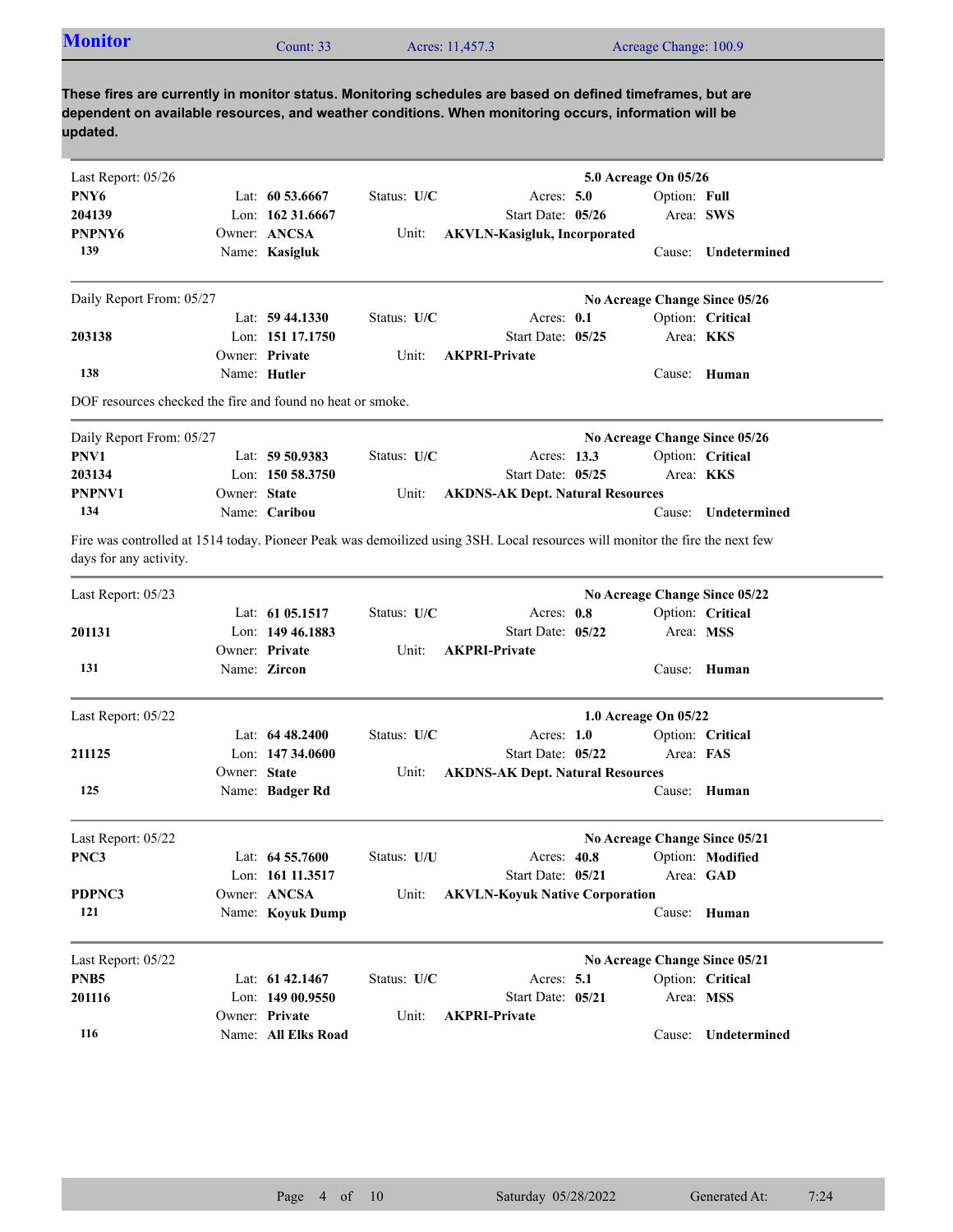| <b>Monitor</b><br>Acres: 11,457.3<br>Count: $332$ | Acreage Change: 100.9 |
|---------------------------------------------------|-----------------------|
|---------------------------------------------------|-----------------------|

| Last Report: 05/21       |              |                         |             |                                                                                               | 0.1 Acreage On 05/21            |                     |
|--------------------------|--------------|-------------------------|-------------|-----------------------------------------------------------------------------------------------|---------------------------------|---------------------|
|                          |              | Lat: $6029.8310$        | Status: U/C | Acres: 0.1                                                                                    |                                 | Option: Critical    |
| 203115                   |              | Lon: 151 00.8780        |             | Start Date: 05/21                                                                             | Area: KKS                       |                     |
|                          | Owner: State |                         | Unit:       | <b>AKDNS-AK Dept. Natural Resources</b>                                                       |                                 |                     |
| 115                      |              | Name: Ski Boot          |             |                                                                                               |                                 | Cause: Human        |
| Last Report: 05/21       |              |                         |             |                                                                                               | No Acreage Change Since 05/20   |                     |
|                          |              | Lat: $59\,31.5960$      | Status: U/C | Acres: 0.1                                                                                    | Option: Full                    |                     |
| 203113                   |              | Lon: 151 26.3920        |             | Start Date: 05/20                                                                             | Area: KKS                       |                     |
|                          |              | Owner: Private          | Unit:       | <b>AKPRI-Private</b>                                                                          |                                 |                     |
| 113                      |              | Name: Sadie Cove        |             |                                                                                               |                                 | Cause: Human        |
| Last Report: 05/20       |              |                         |             |                                                                                               | 0.3 Acreage On 05/20            |                     |
|                          |              | Lat: $6507.2890$        | Status: U/C | Acres: $0.3$                                                                                  |                                 | Option: Critical    |
| 211112                   |              | Lon: $14740.3090$       |             | Start Date: 05/20                                                                             | Area: FAS                       |                     |
|                          |              | Owner: Private          | Unit:       | <b>AKPRI-Private</b>                                                                          |                                 |                     |
| 112                      |              | Name: Poker Creek       |             |                                                                                               |                                 | Cause: Undetermined |
| Last Report: 05/20       |              |                         |             |                                                                                               | 0.1 Acreage On 05/20            |                     |
|                          |              | Lat: $63\,53.7350$      | Status: U/C | Acres: 0.1                                                                                    |                                 | Option: Limited     |
| 212111                   |              | Lon: $14508.1200$       |             | Start Date: 05/20                                                                             | Area: DAS                       |                     |
|                          | Owner: State |                         | Unit:       | <b>AKDNS-AK Dept. Natural Resources</b>                                                       |                                 |                     |
| 111                      |              | Name: Barley Way        |             |                                                                                               |                                 | Cause: Undetermined |
| Daily Report From: 05/27 |              |                         |             |                                                                                               | No Acreage Change Since 05/24   |                     |
|                          |              | Lat: 62 00.4200         | Status: U/C | Acres: $3.2$                                                                                  |                                 | Option: Critical    |
| 201110                   |              | Lon: 149 57.8800        |             | Start Date: 05/20                                                                             | Area: MSS                       |                     |
|                          |              | Owner: Private          | Unit:       | <b>AKPRI-Private</b>                                                                          |                                 |                     |
| 110                      |              | Name: Caswell Lakes     |             |                                                                                               |                                 | Cause: Undetermined |
|                          |              |                         |             | At 17:06 one Forestry engine crew walked the perimeter of the fire. Finding no heat or smoke. |                                 |                     |
| Last Report: 05/20       |              |                         |             |                                                                                               | 0.1 Acreage On 05/20            |                     |
| PM9B                     |              | Lat: $6505.8410$        | Status: U/U | Acres: 0.1                                                                                    |                                 | Option: Limited     |
|                          |              | Lon: 141 38.3700        |             | Start Date: 05/20                                                                             |                                 | Area: UYD           |
| PDPM9B                   | Owner: NPS   |                         |             | Unit: AKYCP-Yukon-Charley Rivers National Preserve                                            |                                 |                     |
| 109                      |              | Name: Trout Creek       |             |                                                                                               |                                 | Cause: Lightning    |
| Last Report: 05/23       |              |                         |             |                                                                                               | 25.7 Acreage Change Since 05/20 |                     |
| PM9D                     |              | Lat: $6501.5850$        | Status: U/U | Acres: 25.8                                                                                   |                                 | Option: Modified    |
|                          |              | Lon: 141 14.8017        |             | Start Date: 05/20                                                                             |                                 | Area: UYD           |
| PDPM9D                   |              | Owner: ANCSA            | Unit:       | <b>AKDYN-Doyon, Limited</b>                                                                   |                                 |                     |
| 108                      |              | Name: Windfall Mountain |             |                                                                                               |                                 | Cause: Lightning    |
| Last Report: 05/21       |              |                         |             |                                                                                               | 0.8 Acreage Change Since 05/20  |                     |
| <b>PM74</b>              |              | Lat: 62 58.8490         | Status: U/C | Acres: 1.8                                                                                    | Option: Full                    |                     |
| 204107                   |              | Lon: 156 05.8460        |             | Start Date: 05/19                                                                             |                                 | Area: SWS           |
| PNPM74                   |              | Owner: ANCSA            | Unit:       | <b>AKVLN-MTNT, Limited</b>                                                                    |                                 |                     |
| 107                      |              | Name: Takotna Dump      |             |                                                                                               |                                 | Cause: Undetermined |
|                          |              |                         |             |                                                                                               |                                 |                     |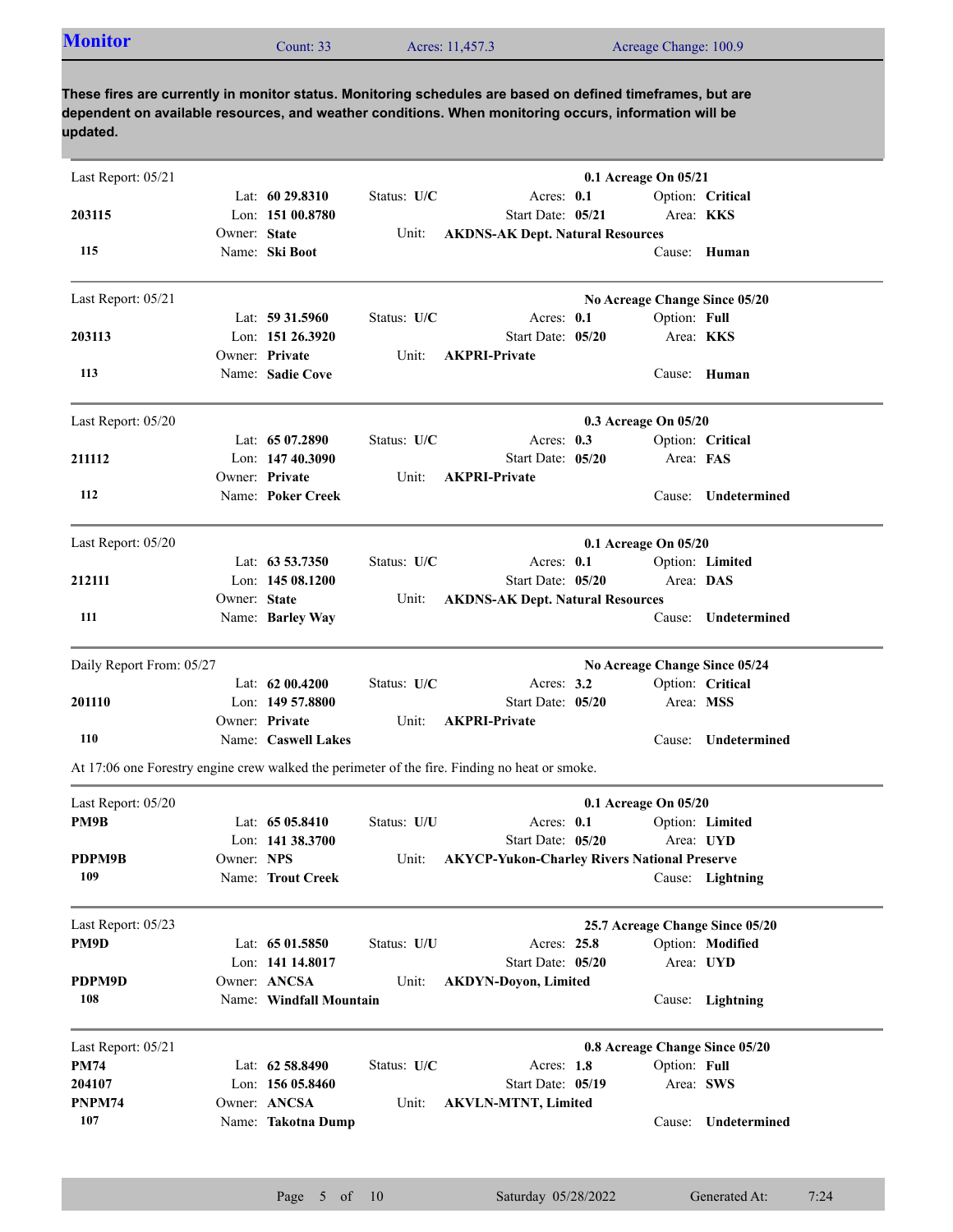| <b>Monitor</b><br>Acreage Change: 100.9<br>Acres: 11,457.3<br>Count: 33 |
|-------------------------------------------------------------------------|
|-------------------------------------------------------------------------|

| Last Report: 05/19 |                    |                         |             |                                         | 0.1 Acreage On 05/19  |              |                                 |
|--------------------|--------------------|-------------------------|-------------|-----------------------------------------|-----------------------|--------------|---------------------------------|
| <b>PM70</b>        |                    | Lat: 61 35.0700         | Status: U/C | Acres: 0.1                              |                       |              | Option: Critical                |
| 201106             |                    | Lon: 149 23.7110        |             | Start Date: 05/19                       |                       |              | Area: MSS                       |
| PNPM70             |                    | Owner: Private          | Unit:       | <b>AKPRI-Private</b>                    |                       |              |                                 |
| 106                |                    | Name: Happy Fire        |             |                                         |                       |              | Cause: Human                    |
| Last Report: 05/19 |                    |                         |             |                                         |                       |              | No Acreage Change Since 05/18   |
| PM7S               |                    | Lat: 59 48.9260         | Status: U/C | Acres: $1.5$                            |                       |              | Option: Critical                |
| 203101             |                    | Lon: $15105.4650$       |             | Start Date: 05/18                       |                       |              | Area: KKS                       |
| PNPM7S             |                    | Owner: Private          | Unit:       | <b>AKPRI-Private</b>                    |                       |              |                                 |
| 101                |                    | Name: Olia Court        |             |                                         |                       | Cause:       | Human                           |
| Last Report: 05/18 |                    |                         |             |                                         | 0.1 Acreage On 05/18  |              |                                 |
|                    |                    | Lat: 60 28.3740         | Status: U/C | Acres: 0.1                              |                       |              | Option: Critical                |
| 203100             |                    | Lon: $15110.5300$       |             | Start Date: 05/18                       |                       |              | Area: <b>KKS</b>                |
|                    |                    | Owner: Private          | Unit:       | <b>AKPRI-Private</b>                    |                       |              |                                 |
| <b>100</b>         | Name: <b>Jones</b> |                         |             |                                         |                       | Cause:       | Human                           |
| Last Report: 05/18 |                    |                         |             |                                         |                       |              | No Acreage Change Since 05/17   |
|                    |                    | Lat: $60\,31.9040$      | Status: U/C | Acres: $0.1$                            |                       |              | Option: Critical                |
| 203099             |                    | Lon: 150 47.9930        |             | Start Date: 05/17                       |                       |              | Area: KKS                       |
|                    |                    | Owner: Private          | Unit:       | <b>AKPRI-Private</b>                    |                       |              |                                 |
| 099                |                    | Name: Adele             |             |                                         |                       | Cause:       | Human                           |
| Last Report: 05/20 |                    |                         |             |                                         |                       |              | -0.2 Acreage Change Since 05/17 |
| PM <sub>5N</sub>   |                    | Lat: 61 35.9646         | Status: U/C | Acres: 0.3                              |                       |              | Option: Critical                |
| 201097             |                    | Lon: 149 25.1364        |             | Start Date: 05/17                       |                       |              | Area: MSS                       |
|                    |                    | Owner: Private          | Unit:       | <b>AKPRI-Private</b>                    |                       |              |                                 |
| 097                | Name: Nina         |                         |             |                                         |                       |              | Cause: Human                    |
| Last Report: 05/20 |                    |                         |             |                                         |                       |              | No Acreage Change Since 05/19   |
| PM5M               |                    | Lat: $58\,36.4200$      | Status: U/C | Acres: 24.3                             |                       |              | Option: Unplanned               |
| 204096             |                    | Lon: $15957.9600$       |             | Start Date: 05/17                       |                       |              | Area: SWS                       |
| PNPM5M             | Owner: State       |                         | Unit:       | <b>AKDNS-AK Dept. Natural Resources</b> |                       |              |                                 |
| 096                |                    | Name: Walrus Islands    |             |                                         |                       |              | Cause: Undetermined             |
| Last Report: 05/19 |                    |                         |             |                                         |                       |              | No Acreage Change Since 05/18   |
|                    |                    | Lat: $62\,23.1017$      | Status: U/C | Acres: $2.0$                            |                       | Option: Full |                                 |
| 201095             |                    | Lon: 149 47.9617        |             | Start Date: 05/17                       |                       |              | Area: MSS                       |
|                    |                    | Owner: Private          | Unit:       | <b>AKPRI-Private</b>                    |                       |              |                                 |
| 095                |                    | Name: N. Fork Talkeetna |             |                                         |                       |              | Cause: Undetermined             |
| Last Report: 05/16 |                    |                         |             |                                         | 29.2 Acreage On 05/16 |              |                                 |
| <b>PM38</b>        |                    | Lat: 59 42.6226         | Status: U/C | Acres: 29.2                             |                       | Option: Full |                                 |
| 204090             |                    | Lon: 161 53.2962        |             | Start Date: 05/16                       |                       |              | Area: SWS                       |
| PNPM38             |                    | Owner: ANCSA            | Unit:       | <b>AKVLN-Qanirtuuq, Incorporated</b>    |                       |              |                                 |
| 090                |                    | Name: Arolik            |             |                                         |                       | Cause:       | Undetermined                    |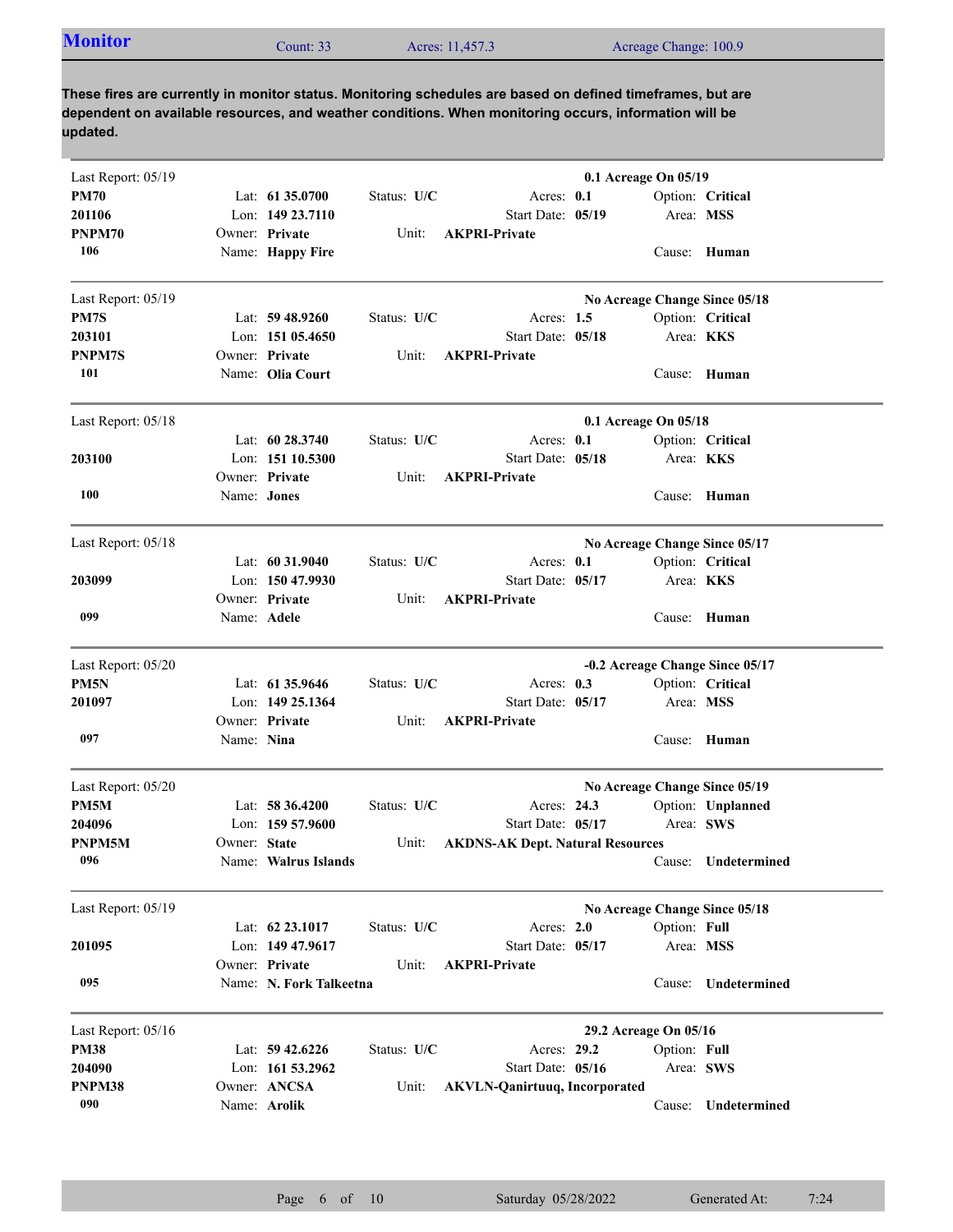| <b>Monitor</b> | Count: $331$ | Acres: 11,457.3 | Acreage Change: 100.9 |
|----------------|--------------|-----------------|-----------------------|
|                |              |                 |                       |

| Last Report: 05/16 |                   |                                   |             |                                          | 0.1 Acreage On 05/16 |              |                                 |
|--------------------|-------------------|-----------------------------------|-------------|------------------------------------------|----------------------|--------------|---------------------------------|
| <b>PM36</b>        |                   | Lat: 61 30.5270                   | Status: U/C | Acres: 0.1                               |                      |              | Option: Critical                |
| 201088             |                   | Lon: 149 39.5560                  |             | Start Date: 05/16                        |                      |              | Area: MSS                       |
| PNPM36             |                   | Owner: Private                    | Unit:       | <b>AKPRI-Private</b>                     |                      |              |                                 |
| 088                |                   | Name: Shearwater                  |             |                                          |                      | Cause:       | Undetermined                    |
| Last Report: 05/15 |                   |                                   |             |                                          | 0.5 Acreage On 05/15 |              |                                 |
| PM2L               |                   | Lat: $5750.7233$                  | Status: U/C | Acres: $0.5$                             |                      | Option: Full |                                 |
| 203084             |                   | Lon: 152 37.9833                  |             | Start Date: 05/15                        |                      |              | Area: KKS                       |
| <b>PNPM2L</b>      |                   | Owner: ANCSA                      | Unit:       | <b>AKVLN-Ouzinkie Native Corporation</b> |                      |              |                                 |
| 084                |                   | Name: Antone Larsen               |             |                                          |                      |              | Cause: Human                    |
| Last Report: 05/12 |                   |                                   |             |                                          | 0.2 Acreage On 05/12 |              |                                 |
|                    |                   | Lat: $60\,27.8230$                | Status: U/C | Acres: $0.2$                             |                      |              | Option: Critical                |
| 203079             |                   | Lon: 151 10.3720                  |             | Start Date: 05/12                        |                      |              | Area: KKS                       |
|                    | Owner: State      |                                   | Unit:       | <b>AKDNS-AK Dept. Natural Resources</b>  |                      |              |                                 |
| 079                |                   | Name: Wendy Lane                  |             |                                          |                      |              | Cause: Human                    |
|                    |                   |                                   |             |                                          |                      |              |                                 |
| Last Report: 05/18 |                   |                                   |             |                                          |                      |              | 34.4 Acreage Change Since 05/17 |
|                    |                   | Lat: 51 57.2683                   | Status: U/U | Acres: 919.6                             |                      |              | Option: Unplanned               |
| 204078             |                   | Lon: 176 38.7183                  |             | Start Date: 05/08                        |                      |              | Area: SWS                       |
|                    | Owner: <b>DOD</b> |                                   | Unit:       | <b>AKNVQ-U.S. Navy</b>                   |                      |              |                                 |
| 078                | Name: Adak        |                                   |             |                                          |                      |              | Cause: Human                    |
| Last Report: 05/12 |                   |                                   |             |                                          | 0.1 Acreage On 05/12 |              |                                 |
| PMS1               |                   | Lat: 61 43.9700                   | Status: U/C | Acres: 0.1                               |                      | Option: Full |                                 |
| 201077             |                   | Lon: 149 01.7300                  |             | Start Date: 05/12                        |                      |              | Area: MSS                       |
|                    | Owner: State      |                                   | Unit:       | <b>AKDNS-AK Dept. Natural Resources</b>  |                      |              |                                 |
| 077                |                   | Name: Buffalo Mine Coal Seam 2022 |             |                                          |                      |              | Cause: Lightning                |
| Last Report: 05/18 |                   |                                   |             |                                          |                      |              | 1.3 Acreage Change Since 05/14  |
| PMR4               |                   | Lat: $5520.5650$                  | Status: U/C | Acres: 70.3                              |                      |              | Option: Unplanned               |
| 204074             |                   | Lon: $160\,26.0880$               |             | Start Date: 05/12                        |                      |              | Area: SWS                       |
| PNPMR4             |                   | Owner: ANCSA                      | Unit:       | <b>AKVLN-Shumagin Corporation</b>        |                      |              |                                 |
| 074                |                   | Name: Danger Point                |             |                                          |                      |              | Cause: Undetermined             |
| Last Report: 05/12 |                   |                                   |             |                                          |                      |              | 2.0 Acreage Change Since 05/11  |
|                    |                   | Lat: 57 42.9640                   | Status: U/C | Acres: $4.0$                             |                      |              | Option: Critical                |
| 203071             |                   | Lon: 152 36.0270                  |             | Start Date: 05/11                        |                      |              | Area: KKS                       |
|                    |                   | Owner: County                     | Unit:       | <b>AKAKS-Kodiak Island Borough</b>       |                      |              |                                 |
| 071                |                   | Name: Bell Flats                  |             |                                          |                      |              | Cause: Human                    |
| Last Report: 05/21 |                   |                                   |             |                                          |                      |              | No Acreage Change Since 05/18   |
| PMG1               |                   | Lat: 60 29.7834                   | Status: U/C | Acres: 4.3                               |                      |              | Option: Critical                |
| 231066             |                   | Lon: 149 47.3100                  |             | Start Date: 05/10                        |                      |              | Area: CGF                       |
| P0PMG1             |                   | Owner: County                     | Unit:       | <b>AKAKS-Kenai Peninsula Borough</b>     |                      |              |                                 |
| 066                |                   | Name: Kenai Lake Overlook         |             |                                          |                      | Cause:       | Undetermined                    |
|                    |                   |                                   |             |                                          |                      |              |                                 |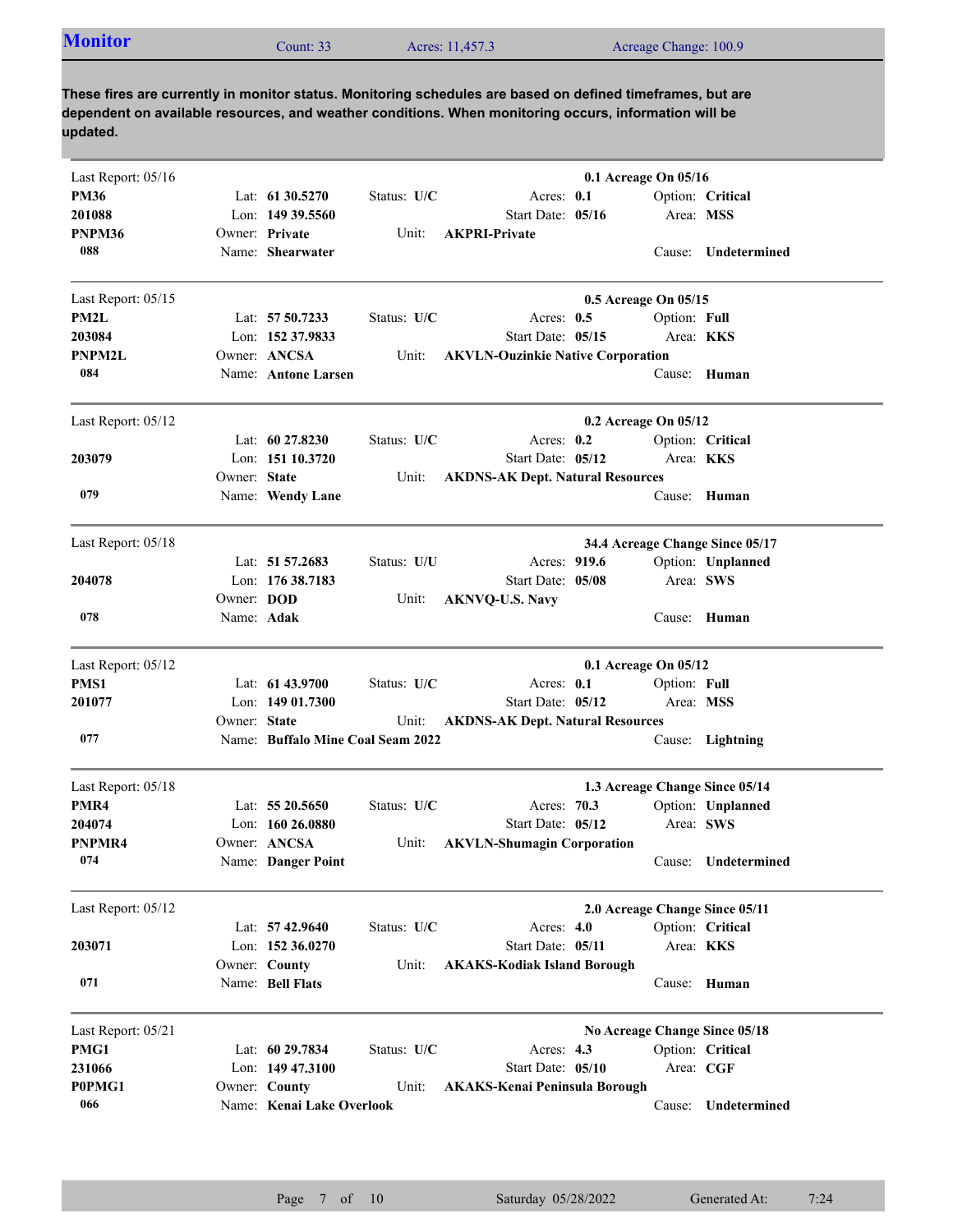| <b>Monitor</b><br>Acreage Change: 100.9<br>Acres: 11,457.3<br>Count: 33 |  |
|-------------------------------------------------------------------------|--|
|-------------------------------------------------------------------------|--|

| Last Report: $05/11$ |             |                     |               |                                                   |                 |              | No Acreage Change Since 05/10 |
|----------------------|-------------|---------------------|---------------|---------------------------------------------------|-----------------|--------------|-------------------------------|
| PL8P                 |             | Lat: $6029.5458$    | Status: $U/C$ | Acres: $0.5$                                      |                 | Option: Full |                               |
| 232057               |             | Lon: $14959.2440$   |               | Start Date: 05/08                                 |                 | Area: CGF    |                               |
| P0PL8P               | Owner: USFS |                     | Unit:         | <b>AKCGF-Chugach National Forest</b>              |                 |              |                               |
| 057                  |             | Name: West Juneau   |               |                                                   |                 |              | Cause: Human                  |
| Last Report: $05/23$ |             |                     |               |                                                   |                 |              | No Acreage Change Since 04/26 |
| PKS1                 |             | Lat: $60\,32.1500$  | Status: U/U   |                                                   | Acres: 10,302.5 |              | Option: Limited               |
| 204012               |             | Lon: $160\,54.7500$ |               | Start Date: $04/16$                               |                 | Area: SWS    |                               |
| <b>PNPKS1</b>        |             | Owner: USFWS        | Unit:         | <b>AKYDR-Yukon Delta National Wildlife Refuge</b> |                 |              |                               |
| 012                  |             | Name: Kwethluk      |               |                                                   |                 | Cause:       | <b>Undetermined</b>           |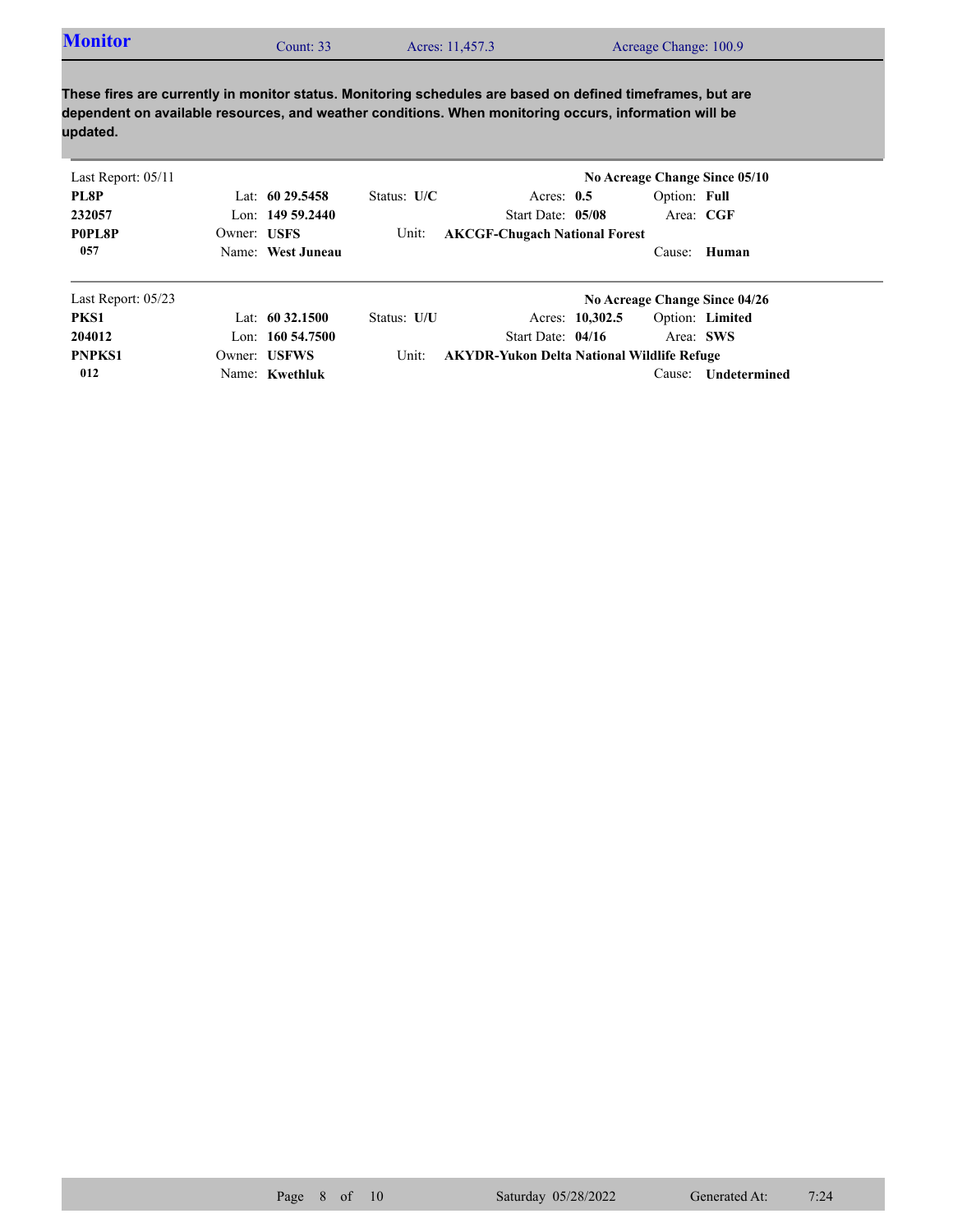| Out                                                                                                               |            | Count: 3           |                   | Acres: 16.2 |                                        |  | Acreage Change: 0.2            |                  |  |
|-------------------------------------------------------------------------------------------------------------------|------------|--------------------|-------------------|-------------|----------------------------------------|--|--------------------------------|------------------|--|
| Daily Report From: 05/27                                                                                          |            |                    |                   |             |                                        |  | No Acreage Change Since 05/26  |                  |  |
| <b>PNW0</b>                                                                                                       |            | Lat: $64\,53.1100$ | Status: Out 05/27 |             | Acres: $0.9$                           |  |                                | Option: Critical |  |
| 211137                                                                                                            |            | Lon: $14753.2000$  |                   |             | Start Date: 05/25                      |  | Area: FAS                      |                  |  |
| <b>PNPNW0</b>                                                                                                     |            | Owner: Private     | Unit:             |             | <b>AKPRI-Private</b>                   |  |                                |                  |  |
| 137                                                                                                               |            | Name: Lawlor       |                   |             |                                        |  |                                | Cause: Human     |  |
| Fairbanks Crew and engines returned to incident today. No heat or smoke were found. This incident was called out. |            |                    |                   |             |                                        |  |                                |                  |  |
| Daily Report From: 05/27                                                                                          |            |                    |                   |             |                                        |  | 0.2 Acreage Change Since 05/21 |                  |  |
| PNC <sub>2</sub>                                                                                                  |            | Lat: 64 40.7244    | Status: Out 05/27 |             | Acres: 0.3                             |  |                                | Option: Limited  |  |
|                                                                                                                   |            | Lon: $14635.0520$  |                   |             | Start Date: 05/21                      |  | Area: MID                      |                  |  |
| PDPNC <sub>2</sub>                                                                                                | Owner: DOD |                    | Unit:             |             | <b>AKFWQ-Fort Wainwright, Yukon TA</b> |  |                                |                  |  |
| 120                                                                                                               |            | Name: Stuart Draw  |                   |             |                                        |  |                                | Cause: Human     |  |
| Fire called out.                                                                                                  |            |                    |                   |             |                                        |  |                                |                  |  |
| Daily Report From: 05/27                                                                                          |            |                    |                   |             | No Acreage Change Since 05/21          |  |                                |                  |  |
| PNB9                                                                                                              |            | Lat: $6441.5470$   | Status: Out 05/27 |             | Acres: 15.0                            |  |                                | Option: Limited  |  |
|                                                                                                                   |            | Lon: $14634.3620$  |                   |             | Start Date: 05/21                      |  | Area: MID                      |                  |  |
| PDPNB9                                                                                                            | Owner: DOD |                    | Unit:             |             | <b>AKFWQ-Fort Wainwright, Yukon TA</b> |  |                                |                  |  |
| 117                                                                                                               |            | Name: Stuart Creek |                   |             |                                        |  | Cause:                         | Human            |  |
| Fire called out.                                                                                                  |            |                    |                   |             |                                        |  |                                |                  |  |